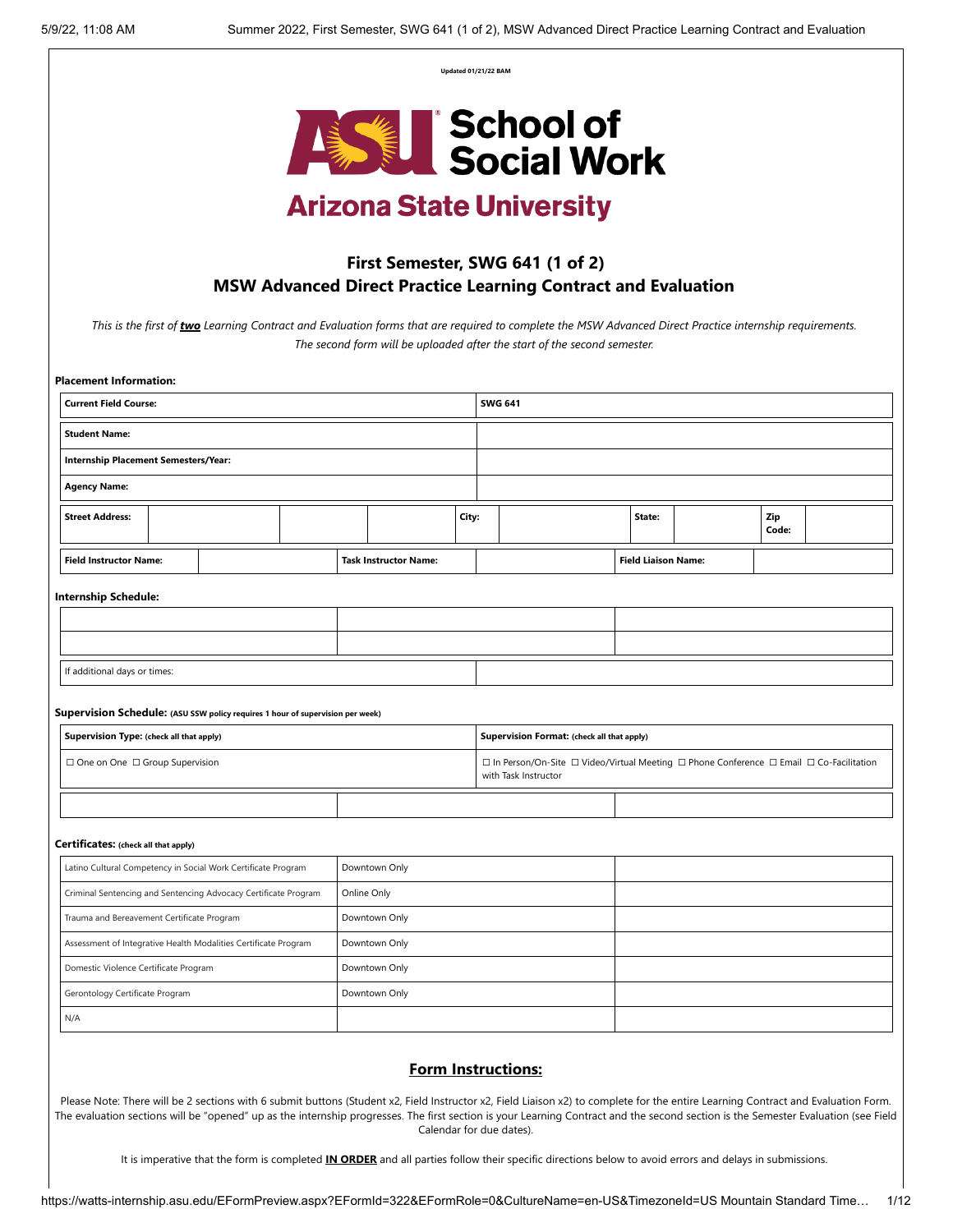| <b>Order to Follow:</b> | <b>Learning Contract Instructions:</b>                                                                                                                                                                                                                                                                                                                                                                                                                                                                                                                                                                                                                                                                                                                                                                                                                                                                                                                                                                                                                                                                                                                                                                           | <b>Order to Follow:</b> | <b>Semester Evaluation Instructions:</b>                                                                                                                                                                                                                                                                                                                                                                                                                                                                                                                                                                                                                                                                                                                                                                                                                                                                                                                                                                                                                                                                                                                                                                                                                                                                                                                                                                                                                                                        |
|-------------------------|------------------------------------------------------------------------------------------------------------------------------------------------------------------------------------------------------------------------------------------------------------------------------------------------------------------------------------------------------------------------------------------------------------------------------------------------------------------------------------------------------------------------------------------------------------------------------------------------------------------------------------------------------------------------------------------------------------------------------------------------------------------------------------------------------------------------------------------------------------------------------------------------------------------------------------------------------------------------------------------------------------------------------------------------------------------------------------------------------------------------------------------------------------------------------------------------------------------|-------------------------|-------------------------------------------------------------------------------------------------------------------------------------------------------------------------------------------------------------------------------------------------------------------------------------------------------------------------------------------------------------------------------------------------------------------------------------------------------------------------------------------------------------------------------------------------------------------------------------------------------------------------------------------------------------------------------------------------------------------------------------------------------------------------------------------------------------------------------------------------------------------------------------------------------------------------------------------------------------------------------------------------------------------------------------------------------------------------------------------------------------------------------------------------------------------------------------------------------------------------------------------------------------------------------------------------------------------------------------------------------------------------------------------------------------------------------------------------------------------------------------------------|
| Step 1:                 | <b>Student:</b> At the beginning of the field placement internship, the student,<br>with assistance from the Field Instructor, reviews, and drafts the form.<br>Field Instructors will use the learning activities to evaluate the student's<br>mastery of each learning core competencies at the end of each semester.<br>For each activity, the student must set a <b>target completion date</b> . Target<br>dates need to be unique to the learning activity and span both semesters<br>of the internship. Please note: if an activity or project is set to span both<br>semesters, plan to copy and paste the target date into the second<br>semester form.<br>For each activity, the student must select a target semester. Please note:<br>for long-term projects, please select "First and Second Semester."<br>Click the <b>SAVE DRAFT</b> button at the bottom of the form periodically to<br>save your work.<br><b>DO NOT</b> click the Student Learning Contract Submit button at the bottom<br>of the form to forward the Learning Contract to your Field Instructor<br>until <b>AFTER</b> the Initial Field Liaison Meeting is completed with the Field<br>Liaison and they have reviewed the form. | Step 1:                 | Field Instructor: At the end of the semester, rate your intern for<br>each learning activity using the rating scale listed below. First semester<br>students should be routinely (50%) demonstrating expectations. Please<br>provide comments in the comment box below each competency. The<br>comments should provide justification and/or support the scores.<br>Please note: this evaluation form follows the same learning objectives as<br>outlined in the student's Learning Contract. Be sure to evaluate the<br>student's performance and progress towards competency within the<br>context of the evaluation criteria found in the Learning Contract.<br>For each activity, if target date is "First Semester," activities are scored<br>based on exposure and progress.<br>For each activity, if target date is "Second Semester," activities are scored<br>based on partial completion and progression from first semester.<br>N/As should be used only in the case the student has had zero exposure<br>or opportunity to that specific activity.<br>A score of "5" indicates a student has fully mastered a skill and does not<br>allow the student to demonstrate improvement in the second semester.<br><b>DO NOT</b> click the Field Instructor Semester Evaluation Submit button at<br>the bottom of the form to forward the form to the Student<br>until <b>AFTER</b> the End of the Semester Meeting is completed with the Field<br>Liaison and they have reviewed the form. |
| Step 2:                 | Field Instructor: Work with the student to identify target dates and<br>target semester for each competency.<br>Click the SAVE DRAFT button at the bottom of the form periodically to<br>save your work.<br><b>DO NOT</b> click the Field Instructor Learning Contract Submit button at the<br>bottom of the form to forward the form to the Field Liaison<br>until <b>AFTER</b> the Initial Field Liaison Meeting is completed with the Field<br>Liaison and they have reviewed the form.                                                                                                                                                                                                                                                                                                                                                                                                                                                                                                                                                                                                                                                                                                                       | Step 2:                 | <b>Student:</b> After your Field Instructor has filled out the evaluation, review<br>the form. Please provide comments in the comment box below each<br>competency.<br>Click the SAVE DRAFT button at the bottom of the form periodically to<br>save your work.<br><b>DO NOT</b> click the Student Semester Evaluation Submit button at the<br>bottom of the form to forward the form to your Field Liaison<br>until <b>AFTER</b> the End of the Semester Meeting is completed with the Field<br>Liaison and they have reviewed the form.                                                                                                                                                                                                                                                                                                                                                                                                                                                                                                                                                                                                                                                                                                                                                                                                                                                                                                                                                       |
| Step 3:                 | Field Liaison: Review the drafted Learning Contract and prepare notes<br>for the Initial Field Liaison Meeting. After any needed revisions are made,<br>ask both the Field Instructor and student to submit the final version of the<br>Learning Contract by clicking their prospective Learning Contract Submit<br>buttons.<br>Click the Field Liaison Learning Contract Submit button at the bottom of<br>the form to finalize the form.                                                                                                                                                                                                                                                                                                                                                                                                                                                                                                                                                                                                                                                                                                                                                                       | Step 3:                 | Field Liaison: Review the drafted evaluation and grade<br>recommendation to prepare notes for the End of the Semester<br>Meeting. After any needed revisions are made, ask both the Field<br>Instructor and student to submit the final version of the Semester<br>Evaluation by clicking their prospective Semester Evaluation Submit<br>buttons.<br>Click the Field Liaison Semester Evaluation Submit button at the bottom<br>of the form to finalize the form.<br>Taking into consideration all internship requirements and documentation,<br>award the grade.                                                                                                                                                                                                                                                                                                                                                                                                                                                                                                                                                                                                                                                                                                                                                                                                                                                                                                                              |

**Rating Scale:**

| <b>Level of Mastery</b> | <b>Description</b>                                                                                                                                                                                                                                                                                                                                                                                                                                                      |  |  |  |  |  |
|-------------------------|-------------------------------------------------------------------------------------------------------------------------------------------------------------------------------------------------------------------------------------------------------------------------------------------------------------------------------------------------------------------------------------------------------------------------------------------------------------------------|--|--|--|--|--|
|                         | Fails to Meet Expectations: Offers no evidence of engagement with practice experience.<br>Suggestions for comments to describe student performance - Does not show up when scheduled; does not engage in agency milieu, activities, or tasks; does not participate in events<br>selected to achieve the course objectives.                                                                                                                                              |  |  |  |  |  |
| 2                       | Occasionally Demonstrates Expectations (less than 50%): Needs improvement.<br>Suggestions for comments to describe student performance - Demonstrates the following: Shows up as scheduled, engaged with agency milieu and in some activities, tasks or events<br>selected to achieve the course objectives; participates in learning experiences but does not show mastery of skills. Working on achieving skills that will lead to achieving course<br>objectives.    |  |  |  |  |  |
| 3                       | Routinely (50%+) Demonstrates Expectations: Performs at competent level.<br>Suggestions for comments to describe student performance - Demonstrates the following: Understanding of overarching professional competencies; demonstrates commitment to<br>developing practice behavior; performs tasks, or other events selected to achieve course objectives as expected, able to work independently on some activities or tasks.                                       |  |  |  |  |  |
| 4                       | Consistently Meets Expectations (75%+): Performs at competent level on most/all tasks.<br>Suggestions for comments to describe student performance - Demonstrates the following: Ability to practice at professional level; demonstrates commitment to developing practice<br>behavior; evidence emerging of mastery in activities, tasks; ability to work independently with clients or some of the activities, tasks or events selected to achieve course objectives. |  |  |  |  |  |
| 5                       | <b>Exceeds Expectations (90%+):</b> Performs above level on most tasks.<br>Suggestions for comments to describe student performance - Demonstrates the following: Knowledge of and use of professional ethics and behaviors in all work; extends this<br>behavior to other activities throughout the practice experience. Mastery of skills in more than half of activities, tasks or other events selected to achieve course objectives.                               |  |  |  |  |  |

Competency-based education is an outcomes-oriented approach to curriculum design. The goal of the outcomes approach is to ensure that students are able to demonstrate the mastery of integration and application of the competencies in practice. In EPAS, social work practice competence consists of nine interrelated competencies and practice behaviors that are comprised of learning activities. The nine core competencies and one professional growth and development activity are listed below followed by a description of characteristic knowledge, values, skills, cognitive/affective processes (listed as Activities To Evaluate Student Mastery of EPAS) and the resulting practice behaviors that may be used to operationalize the curriculum and assessment methods*.*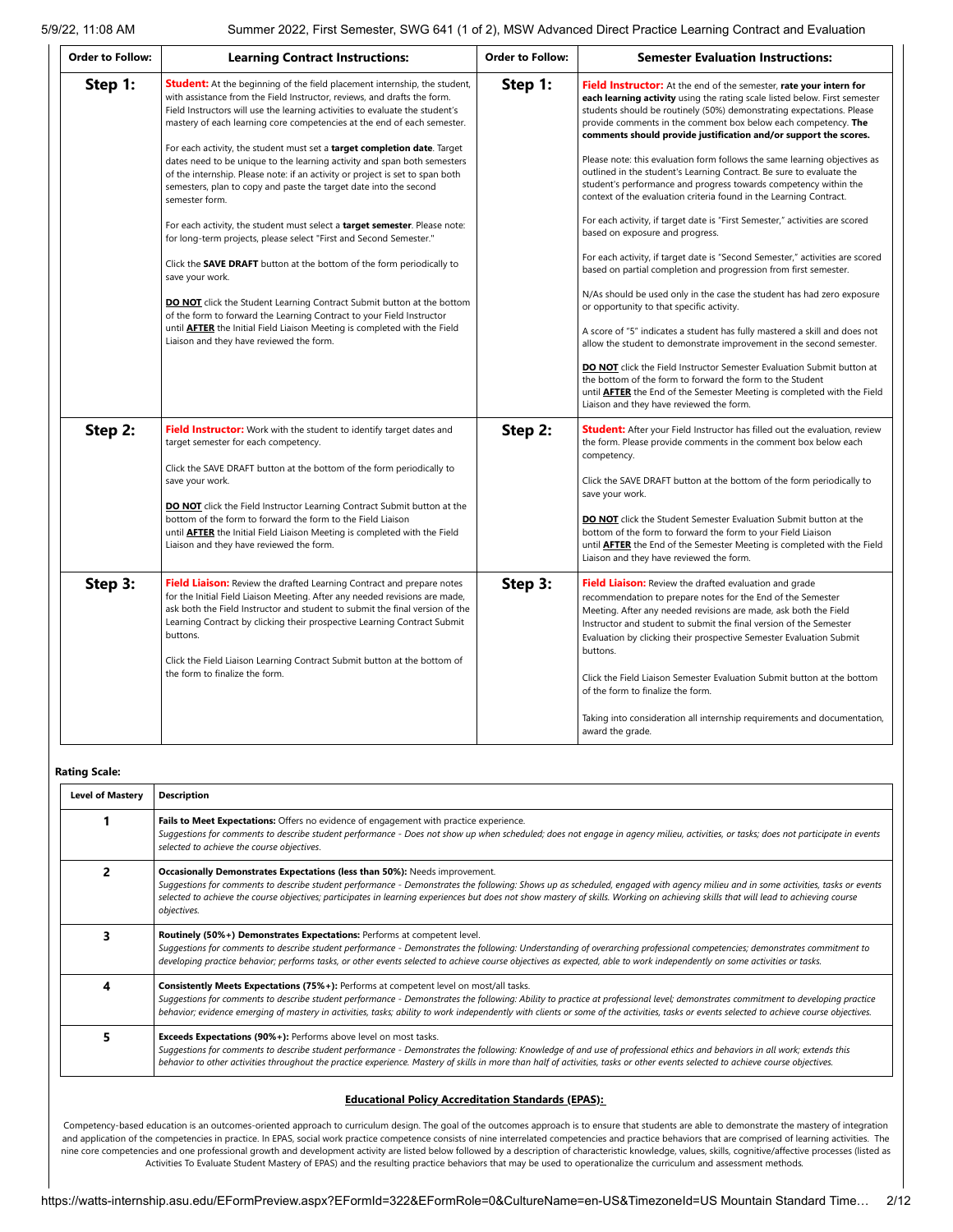*Website: NASW 2015 CSWE Educational Policy and Accreditation Standards (CSWE EPAS): [https://www.cswe.org/Accreditation/Standards-and-Policies/2015-EPAS\](https://www.cswe.org/Accreditation/Standards-and-Policies/2015-EPAS/)*

#### **Core Competencies & Descriptions:**

#### **1. DemonstrateEthicalandProfessionalBehavior**

Build skills in ethical practice, values identification, professional behavior, utilization of supervision, and technology.

#### **2. Engage Diversity and Difference in Practice**

Build skills in understanding how diversity shapes human experience and identity, understanding and identifying forms of oppression and how they may marginalize, alienate, or create privilege and power.

**3. AdvanceHumanRightsandSocial,Economic,andEnvironmental Justice**

Build skills in gaining knowledge about theories of human need and social justice, and strategies to promote social and economic justice, eliminate barriers to services, and advance human rights.

**4. EngageinPractice-informedResearchandResearch-informedPractice**

Build skills of critical thinking through use of practice experience to inform research and evaluation of research-informed practices.

#### **5. Engage in Policy Practice**

Build skills in understanding the role of policy in service delivery, and the role of practice in policy development.

- **6. Engage with Individuals, Families, Groups, Organizations, and Communities**
- Build skills in understanding and applying strategies to engage diverse clients and constituencies using knowledge of human behavior and social environment to advance practice effectiveness.

**7. Assess Individuals, Families, Groups, Organizations, and Communities**

Build skills in understanding and applying methods of assessment with diverse clients and constituencies to advance practice effectiveness.

**8. Intervene with Individuals, Families, Groups, Organizations, and Communities**

Build skills in understanding and applying methods of identifying, analyzing, and implementing evidence-informed interventions to achieve client and constituency goals.

**9. Evaluate Practice with Individuals, Families, Groups, Organizations, and Communities**

Build skills in understanding and applying qualitative and quantitative methods for evaluating outcomes to advance practice, policy and service delivery effectiveness.

#### **10. Professional Growth and Development**

Build skills in developing strategies for self-care and gaining knowledge about the Social Work profession, including licensing.

#### **Competency 1: Demonstrate Ethical and Professional Behavior**

|                      | <b>Practice Behaviors:</b>                                                                                                                                                                                                                              | <b>Learning Activities to Evaluate Student's</b><br><b>Mastery of EPAS:</b>                                                                                                                     | <b>Target Dates:</b> | <b>Target Semester:</b> | <b>Semester Evaluation:</b>     |
|----------------------|---------------------------------------------------------------------------------------------------------------------------------------------------------------------------------------------------------------------------------------------------------|-------------------------------------------------------------------------------------------------------------------------------------------------------------------------------------------------|----------------------|-------------------------|---------------------------------|
| 1.<br>1              | Social Workers as Advanced Direct Practitioners<br>(ADP) transfer and synthesize foundational<br>knowledge of the values and ethical standards of<br>the profession linking advanced theoretical models<br>to direct practice settings and situations.  | Uses NASW Code of Ethics and practice informed<br>research to quide practice and ethical decision<br>making in practice situations with clients.                                                |                      |                         | ○1 ○2 ○3 ○4 ○5<br>ON/A          |
| 1.<br>$\overline{2}$ | Students in the ADP concentration use critical<br>thinking to inform their professional judgement<br>and behavior.                                                                                                                                      | Demonstrate enhanced professional use of self,<br>ethics and intentional critical thinking and problem<br>solving using the lens of an advanced direct<br>practitioner.                         |                      |                         | ○1 ○2 ○3 ○4 ○5<br>$\bigcap N/A$ |
| 1.<br>3              | Students in the ADP concentration, when making<br>ethical decisions involving clients, formulate case<br>conceptualizations that incorporate Person-In-<br>environment, Micro, Mezzo and Macro systems.                                                 | Formulate and analyze complex multi-dimensional<br>issues and showcase mastery in case<br>conceptualization that incorporates person in<br>environment, and micro, mezzo, and macro<br>systems. |                      |                         | ○1 ○2 ○3 ○4 ○5<br>ON/A          |
| 1.<br>4              | Students in the ADP concentration employ<br>frameworks of Evidence-Based Decision Making,<br>Evidence-based practice, research and policy.                                                                                                              | Incorporate frameworks of evidence-based<br>decision making, evidence-based practice, research<br>and policy.                                                                                   |                      |                         | ○1 ○2 ○3 ○4 ○5<br>$\bigcap N/A$ |
| 1.<br>5              | ADP social workers have a commitment to life-long<br>learning.                                                                                                                                                                                          | Participate in professional development<br>opportunities.                                                                                                                                       |                      |                         | ○1 ○2 ○3 ○4 ○5<br>ON/A          |
| 1.<br>6              | ADP social workers leverage their understanding of<br>emerging technologies in practice settings, and<br>assess for appropriateness of use, being mindful of<br>the balance needed between privacy and the need<br>for flexibility in service delivery. | Utilize emerging technologies and take<br>appropriate considerations in regards to safety,<br>security, and privacy.                                                                            |                      |                         | ○1 ○2 ○3 ○4 ○5<br>$\bigcap N/A$ |
| 1.<br>$\overline{7}$ | Understand our role as social workers in aid to our<br>clients, taking into consideration the inherent<br>power differential within the therapeutic<br>relationship.                                                                                    | Recognize ethical considerations and can make<br>decisions more independently while appropriately<br>seeking guidance and feedback in supervision.                                              |                      |                         | ○1 ○2 ○3 ○4 ○5<br>$\bigcap N/A$ |
|                      |                                                                                                                                                                                                                                                         | To save your form at any time, scroll all the way<br>down, past Competency 10, and click the<br>first "Save Draft" button, below the "Learning<br><b>Contract Review" section.</b>              |                      |                         | Has not been actioned           |
|                      |                                                                                                                                                                                                                                                         |                                                                                                                                                                                                 |                      |                         | Semester Rating (average)       |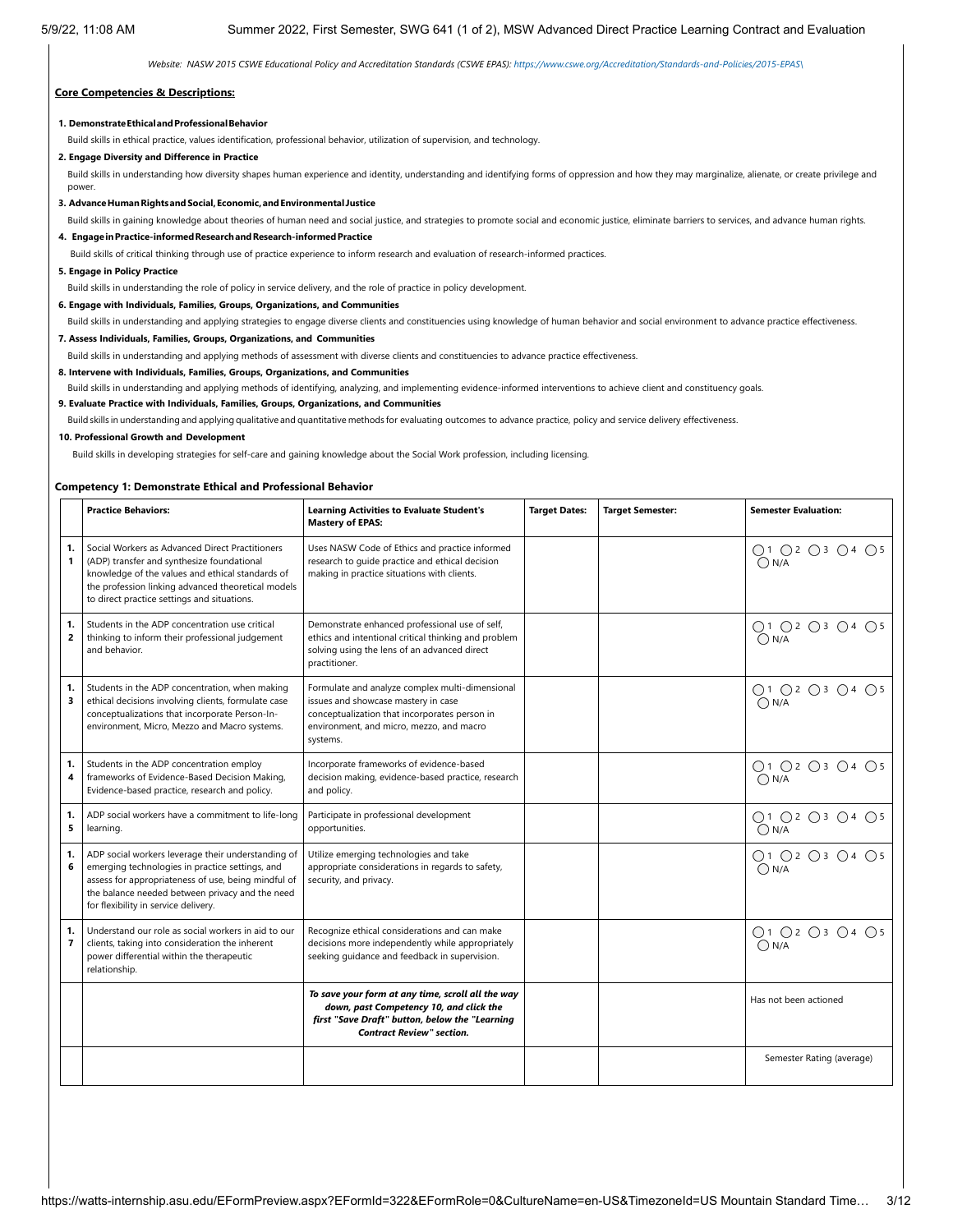Competency 1: **Student's Semester Comments:** (To save your comments at any time, scroll down to the bottom of the form, and click the Save Draft button next to Student Semester Evaluation Submit.)

Competency 1: Field Instructor's Semester Comments: (To save your comments at any time, scroll down to the bottom of the form, and click the Save Draft button next to Field Instructor Semester Evaluation Submit.)

### **Competency 2: Engage Diversity and Difference in Practice**

|                    | <b>Practice Behaviors:</b>                                                                                                                                                                                                                                                                                                                                                                                                                                       | <b>Learning Activities to Evaluate Student's</b><br><b>Mastery of EPAS:</b>                                                                                                                                                                    | <b>Target Dates:</b> | <b>Target Semester:</b> | <b>Semester Evaluation:</b> |
|--------------------|------------------------------------------------------------------------------------------------------------------------------------------------------------------------------------------------------------------------------------------------------------------------------------------------------------------------------------------------------------------------------------------------------------------------------------------------------------------|------------------------------------------------------------------------------------------------------------------------------------------------------------------------------------------------------------------------------------------------|----------------------|-------------------------|-----------------------------|
| 2.<br>$\mathbf{1}$ | Apply and communicate understanding of the<br>importance of diversity and difference in shaping<br>life experiences in practice at the micro, mezzo and<br>macro levels.                                                                                                                                                                                                                                                                                         | Assess intersectionality with clients and use anti-<br>oppressive and anti-racist approaches to engage<br>with diverse populations and communities.                                                                                            |                      |                         | 01 02 03 04 05<br>0N/A      |
| 2.<br>2            | Present self as learners and engage clients and<br>constituencies as experts of their own experiences.                                                                                                                                                                                                                                                                                                                                                           | Identify and utilize therapeutic approaches that<br>illustrate cultural responsiveness.                                                                                                                                                        |                      |                         | ○1 ○2 ○3 ○4 ○5<br>O N/A     |
| 2.<br>3            | Apply self-awareness and self-regulation to<br>manage the influence of personal biases and<br>values in working with diverse clients and<br>constituencies.                                                                                                                                                                                                                                                                                                      | Analyze the connection between systematic<br>oppression and marginality and identify sources of<br>oppression and marginality when working with<br>diverse populations.                                                                        |                      |                         | ○1 ○2 ○3 ○4 ○5<br>O N/A     |
| 2.<br>4            | Social Workers as Advanced Direct Practitioners<br>assess intersectionality to adapt therapeutic<br>approaches that illustrate cultural responsiveness.                                                                                                                                                                                                                                                                                                          | Demonstrate an understanding of how to use<br>strength-based trauma-informed approaches in<br>practice with self and others as a way to enhance<br>client outcomes of populations who experience<br>systematic oppression and marginalization. |                      |                         | 01 02 03 04 05<br>On/a      |
| 2.<br>5            | Direct practitioners recognize and analyze the<br>connection between systemic oppression and<br>marginality as it relates to privilege, so they can<br>engage in strength-based trauma-informed<br>approaches in practice with self and others. Their<br>insight extends across micro, mezzo and macro<br>systems and how individuals, families, groups,<br>organizations, and communities across these levels<br>are impacted by oppression and discrimination. | Identify the power of privilege and apply<br>knowledge of the dynamics of power differentials<br>and the impact of power and historical oppression<br>on marginalized individuals and communities.                                             |                      |                         | O1 O2 O3 O4 O5<br>ON/A      |
|                    |                                                                                                                                                                                                                                                                                                                                                                                                                                                                  | To save your form at any time, scroll all the way<br>down, past Competency 10, and click the<br>first "Save Draft" button, below the "Learning<br><b>Contract Review" section.</b>                                                             |                      |                         | Has not been actioned       |
|                    |                                                                                                                                                                                                                                                                                                                                                                                                                                                                  |                                                                                                                                                                                                                                                |                      |                         | Semester Rating (average)   |

Competency 2: **Student's Semester Comments:** (To save your comments at any time, scroll down to the bottom of the form, and click the Save Draft button next to Student Semester Evaluation Submit.)

Competency 2: Field Instructor's Semester Comments: (To save your comments at any time, scroll down to the bottom of the form, and click the Save Draft button next to Field Instructor Semester Evaluation Submit.)

**Competency 3: Advance Human Rights and Social, Economic, and Environmental Justice**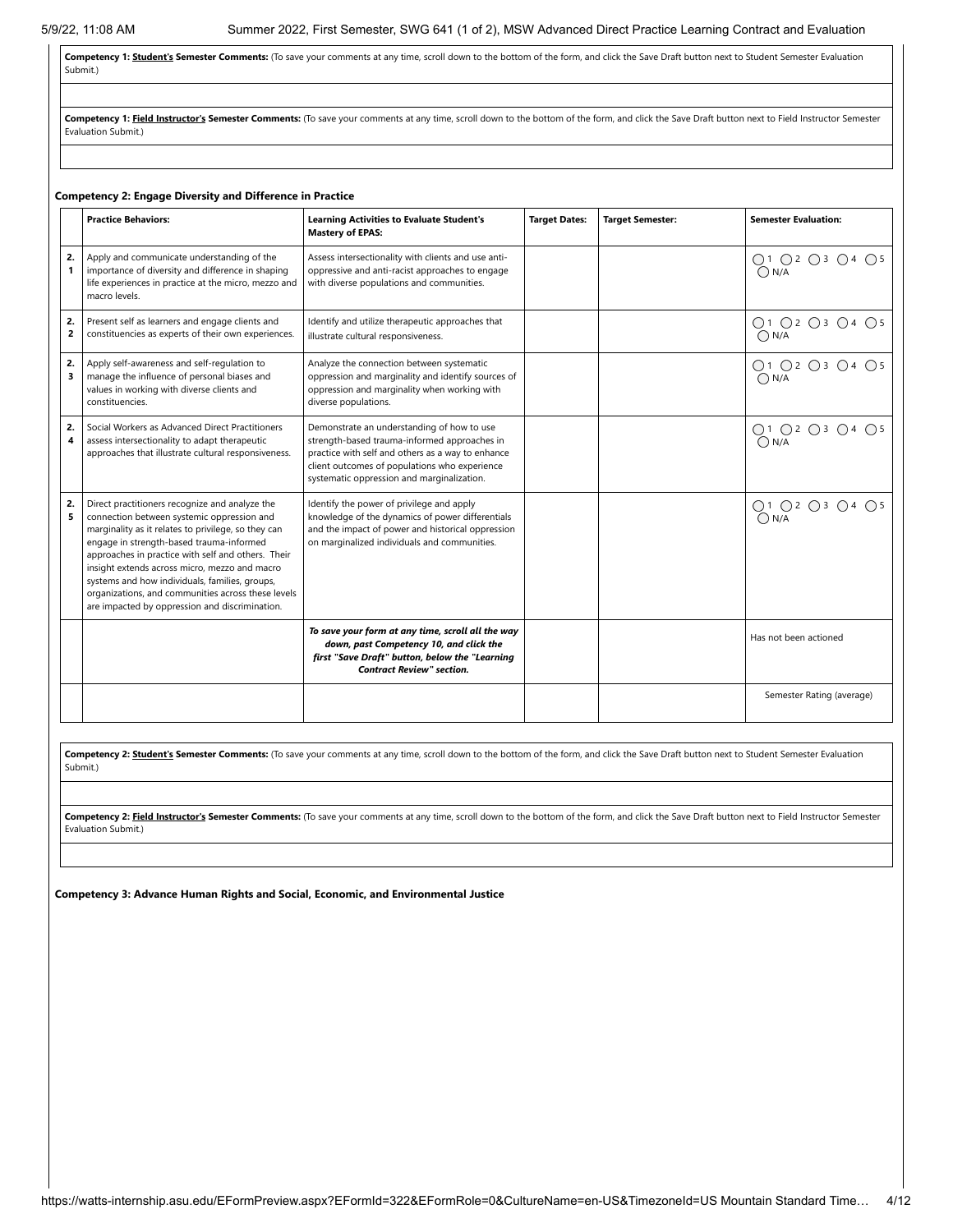|                      | <b>Practice Behaviors:</b>                                                                                                                                                                                                                                                                       | <b>Learning Activities to Evaluate Student's</b><br><b>Mastery of EPAS:</b>                                                                                                                                                                                    | <b>Target Dates:</b> | <b>Target Semester:</b> | <b>Semester Evaluation:</b> |
|----------------------|--------------------------------------------------------------------------------------------------------------------------------------------------------------------------------------------------------------------------------------------------------------------------------------------------|----------------------------------------------------------------------------------------------------------------------------------------------------------------------------------------------------------------------------------------------------------------|----------------------|-------------------------|-----------------------------|
| 3.                   | Apply understanding of social, economic, and<br>environmental justice to advocate for human rights<br>at the individual and system levels.                                                                                                                                                       | Assist clients in the discovery process of the<br>personal impact and consequences of globalization<br>in economics, politics and culture.                                                                                                                     |                      |                         | ○1 ○2 ○3 ○4 ○5<br>O N/A     |
| 3.<br>$\overline{a}$ | Engage in practices that advance social, economic,<br>and environmental justice.                                                                                                                                                                                                                 | Critically analyze structural factors such as racism<br>and violence which contribute to persistent<br>disparities for marginalized populations.                                                                                                               |                      |                         | Q1 Q2 Q3 Q4 Q5<br>O N/A     |
| 3.<br>3              | Social Workers as Advanced Direct<br>Practitioners engage in a discovery process of the<br>global interconnections of oppression and human<br>rights, enhancing awareness of social, economic<br>and environmental influences to eliminate barriers<br>faced by clients.                         | Adhere to The Universal Declaration of Human<br>rights to promote social justice across micro,<br>mezzo and macro systems and effect change.                                                                                                                   |                      |                         | ○1 ○2 ○3 ○4 ○5<br>O N/A     |
| З.                   | Social Workers understand strategies designed to<br>eliminate oppressive structural barriers and ensure<br>that social goods, right, and responsibilities are<br>distributed equitably and that civil, political,<br>environmental, economic, social and cultural<br>human rights are protected. | Identify issues that affect the primacy of human<br>rights, including freedom, safety, privacy, a living<br>wage, an adequate standard of living, health care<br>and education at the micro, mezzo, and macro<br>level and help clients to eliminate barriers. |                      |                         | 01 02 03 04 05<br>0N/A      |
|                      |                                                                                                                                                                                                                                                                                                  | To save your form at any time, scroll all the way<br>down, past Competency 10, and click the<br>first "Save Draft" button, below the "Learning<br><b>Contract Review" section.</b>                                                                             |                      |                         | Has not been actioned       |
|                      |                                                                                                                                                                                                                                                                                                  |                                                                                                                                                                                                                                                                |                      |                         | Semester Rating (average)   |

Competency 3: **Student's Semester Comments:** (To save your comments at any time, scroll down to the bottom of the form, and click the Save Draft button next to Student Semester Evaluation Submit.)

Competency 3: Field Instructor's Semester Comments: (To save your comments at any time, scroll down to the bottom of the form, and click the Save Draft button next to Field Instructor Semester Evaluation Submit.)

#### **Competency 4: Engage in Practice-Informed Research and Research-Informed Practice**

|                      | <b>Practice Behaviors:</b>                                                                                                                                                                                                                                                                                                                                             | <b>Learning Activities to Evaluate Student's</b><br><b>Mastery of EPAS:</b>                                                                                                                             | <b>Target Dates:</b> | <b>Target Semester:</b> | <b>Semester Evaluation:</b>     |
|----------------------|------------------------------------------------------------------------------------------------------------------------------------------------------------------------------------------------------------------------------------------------------------------------------------------------------------------------------------------------------------------------|---------------------------------------------------------------------------------------------------------------------------------------------------------------------------------------------------------|----------------------|-------------------------|---------------------------------|
| 4.                   | Use practice experience to engage in analysis of<br>quantitative and qualitative research methods and<br>research findings.                                                                                                                                                                                                                                            | Applies critical thinking to evidenced-based<br>research.                                                                                                                                               |                      |                         | ○1 ○2 ○3 ○4 ○5<br>$\bigcap N/A$ |
| 4.<br>$\overline{2}$ | Apply critical thinking to engage in analysis of<br>quantitative and qualitative research methods and<br>research findings.                                                                                                                                                                                                                                            | Translates research findings into effective practice<br>that is culturally sensitive and considers<br>environmental, sociocultural and historical factors.                                              |                      |                         | ○1 ○2 ○3 ○4 ○5<br>$\bigcap N/A$ |
| 4.<br>3              | Use and translate research evidence to inform and<br>improve practice, policy and service delivery.                                                                                                                                                                                                                                                                    | Evaluate current research and best practices and<br>demonstrates evidenced-based decision making<br>when deciding on which models, framework, and<br>interventions to use.                              |                      |                         | ○1 ○2 ○3 ○4 ○5<br>$\bigcap N/A$ |
| 4.<br>4              | Social Workers as Advanced Direct<br>Practitioners employ current research to ensure<br>chosen interventions are evidence based and<br>culturally appropriate. Through evidence-based<br>decision making, students in the ADP<br>concentration will apply quantitative and<br>qualitative research methods and translate<br>research findings into effective practice. | Exhibits increased proficiency in understanding<br>research as it relates to underrepresented<br>populations and adapt models of practice,<br>intervention strategies and frameworks for<br>evaluation. |                      |                         | O1 O2 O3 O4 O5<br>O N/A         |
|                      |                                                                                                                                                                                                                                                                                                                                                                        | To save your form at any time, scroll all the way<br>down, past Competency 10, and click the<br>first "Save Draft" button, below the "Learning<br><b>Contract Review" section.</b>                      |                      |                         | Has not been actioned           |
|                      |                                                                                                                                                                                                                                                                                                                                                                        |                                                                                                                                                                                                         |                      |                         | Semester Rating (average)       |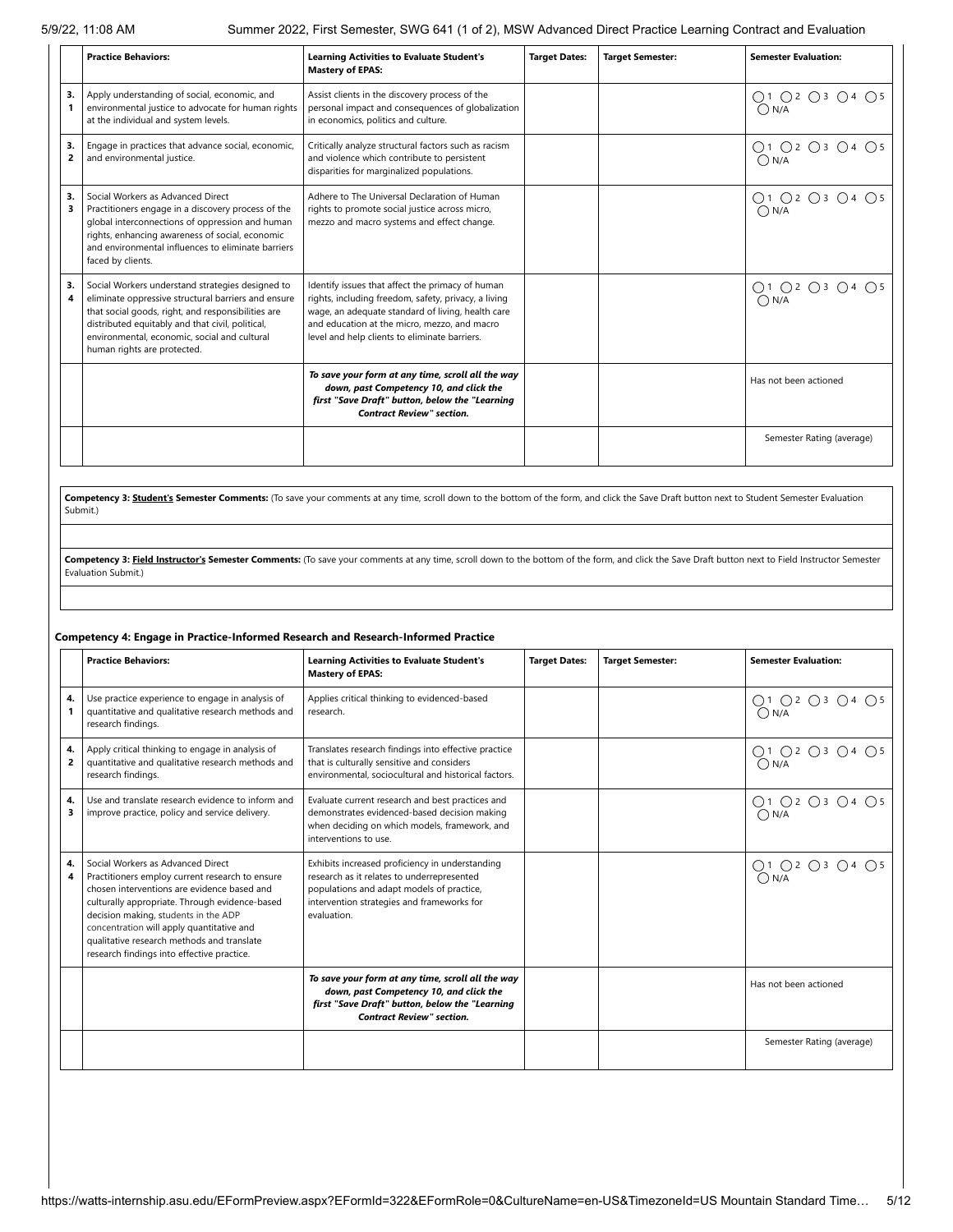**Competency 4: Student's Semester Comments:** (To save your comments at any time, scroll down to the bottom of the form, and click the Save Draft button next to Student Semester Evaluation Submit.)

Competency 4: Field Instructor's Semester Comments: (To save your comments at any time, scroll down to the bottom of the form, and click the Save Draft button next to Field Instructor Semester Evaluation Submit.)

#### **Competency 5: Engage in Policy Practice**

|                      | <b>Practice Behaviors:</b>                                                                                                                                                                                                                                                                                                | <b>Learning Activities to Evaluate Student's</b><br><b>Mastery of EPAS:</b>                                                                                                                           | <b>Target Dates:</b> | <b>Target Semester:</b> | <b>Semester Evaluation:</b>     |
|----------------------|---------------------------------------------------------------------------------------------------------------------------------------------------------------------------------------------------------------------------------------------------------------------------------------------------------------------------|-------------------------------------------------------------------------------------------------------------------------------------------------------------------------------------------------------|----------------------|-------------------------|---------------------------------|
| 5.<br>1              | Identify social policy at the local, state and federal<br>level that impacts well-being, service delivery, and<br>access to social services.                                                                                                                                                                              | Exhibit a heightened awareness of micro, mezzo,<br>and macro level policies that impact client<br>populations and how this contributes to ongoing<br>experiences of exploitation and marginalization. |                      |                         | ○1 ○2 ○3 ○4 ○5<br>ON/A          |
| 5.<br>$\overline{2}$ | Assess how social welfare and economic policies<br>impacts the delivery of and access to social<br>services.                                                                                                                                                                                                              | Advocate for client rights and access to services.                                                                                                                                                    |                      |                         | ○1 ○2 ○3 ○4 ○5<br>$\bigcap N/A$ |
| 5.<br>3              | Apply critical thinking to analyze, formulate, and<br>advocate for policies that advance human rights<br>and social, economic and environmental justice.                                                                                                                                                                  | Address policy barriers that impact client systems.                                                                                                                                                   |                      |                         | ○1 ○2 ○3 ○4 ○5<br>O N/A         |
| 5.<br>4a             | Social Workers as Advanced Direct<br>Practitioners interpret micro, mezzo, and macro<br>level policies impacting individuals, families,<br>communities, and society. They advocate for client<br>rights and access to services. ADP students identify<br>and address policy barriers and the impact on<br>client systems. | Engage in applying critical thinking to analyze,<br>formulate, and advocate for policies on federal,<br>state, tribal, and local levels.                                                              |                      |                         | 01 02 03 04 05<br>0N/A          |
| 5.<br>4b             |                                                                                                                                                                                                                                                                                                                           | Engage in advocacy to help clients overcome<br>policy barriers that impact them and their systems.                                                                                                    |                      |                         | O1 O2 O3 O4 O5<br>$\bigcap N/A$ |
|                      |                                                                                                                                                                                                                                                                                                                           | To save your form at any time, scroll all the way<br>down, past Competency 10, and click the<br>first "Save Draft" button, below the "Learning<br><b>Contract Review" section.</b>                    |                      |                         | Has not been actioned           |
|                      |                                                                                                                                                                                                                                                                                                                           |                                                                                                                                                                                                       |                      |                         | Semester Rating (average)       |

Competency 5: Student's Semester Comments: (To save your comments at any time, scroll down to the bottom of the form, and click the Save Draft button next to Student Semester Evaluation Submit.)

Competency 5: Field Instructor's Semester Comments: (To save your comments at any time, scroll down to the bottom of the form, and click the Save Draft button next to Field Instructor Semester Evaluation Submit.)

**Competency 6: Engage with Individuals, Families, Groups, Organizations, and Communities**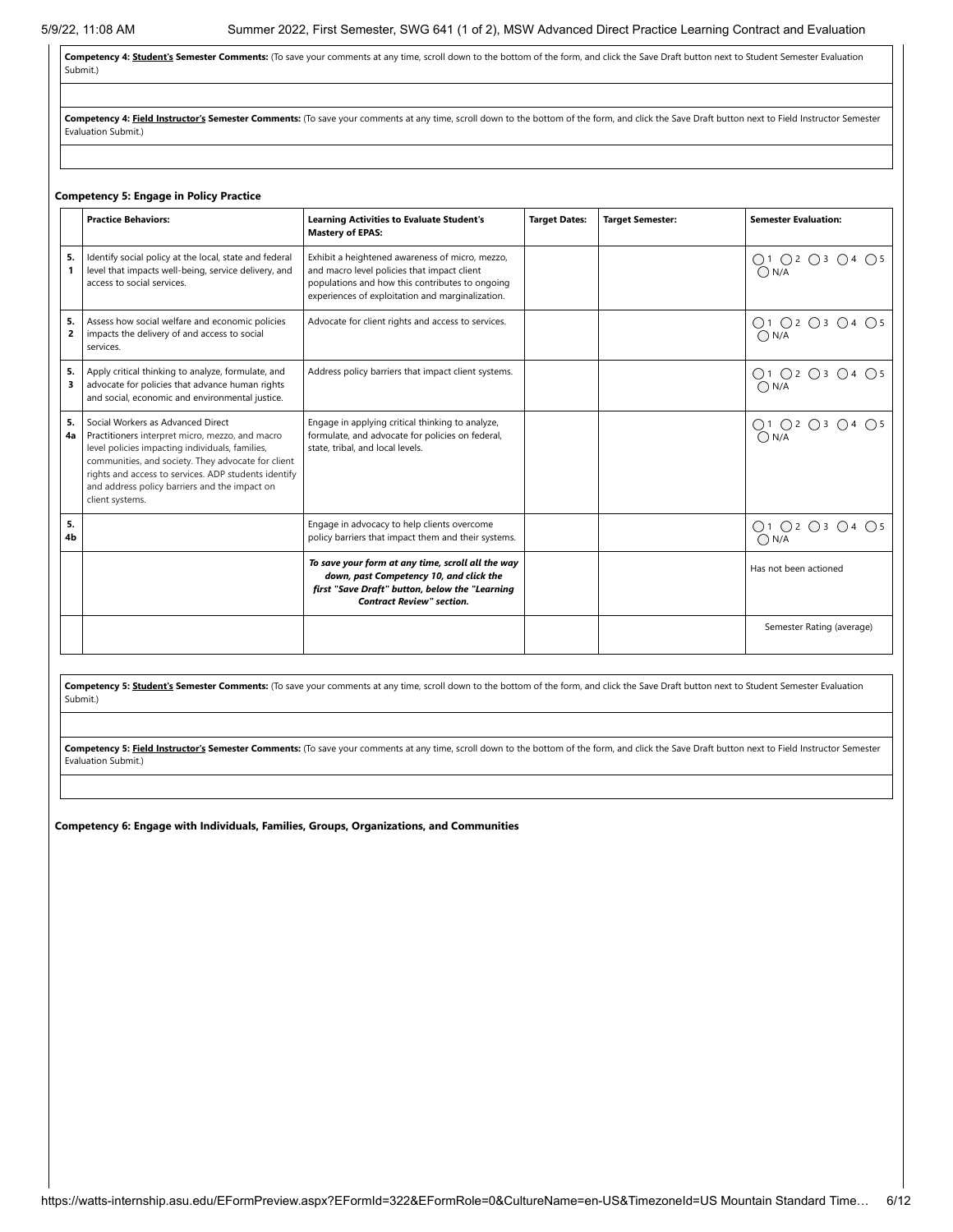|                      | <b>Practice Behaviors:</b>                                                                                                                                                                  | <b>Learning Activities to Evaluate Student's</b><br><b>Mastery of EPAS:</b>                                                                                                        | <b>Target Dates:</b> | <b>Target Semester:</b> | <b>Semester Evaluation:</b>     |
|----------------------|---------------------------------------------------------------------------------------------------------------------------------------------------------------------------------------------|------------------------------------------------------------------------------------------------------------------------------------------------------------------------------------|----------------------|-------------------------|---------------------------------|
| 6.                   | Social Workers as Advanced Direct<br>Practitioners value the importance of engagement,<br>professional use of self, and prioritize the building<br>and maintaining of rapport with clients. | Demonstrate appropriate engagement,<br>professional use of self, and rapport building with<br>clients.                                                                             |                      |                         | ○1 ○2 ○3 ○4 ○5<br>$\bigcap N/A$ |
| 6.<br>2              | ADP students employ frameworks, models and<br>theories to inform micro, macro and mezzo<br>practice and enhance engagement.                                                                 | Utilize frameworks, models, and theories in micro.<br>mezzo, and macro practice to enhance effective<br>engagement and interprofessional collaboration.                            |                      |                         | ○1 ○2 ○3 ○4 ○5<br>$\bigcap N/A$ |
| 6.<br>3a             | ADP students recognize the influence of their<br>personal experiences and affective reactions on<br>effective engagement and rapport with clients.                                          | Identify and utilize strategies specific to diverse<br>clients and constituencies.                                                                                                 |                      |                         | Q1 Q2 Q3 Q4 Q5<br>$\bigcap N/A$ |
| 6.<br>3 <sub>b</sub> |                                                                                                                                                                                             | Recognize the influence of the social worker's<br>personal experiences and the potential impact on<br>effective engagement and rapport with clients.                               |                      |                         | ○1 ○2 ○3 ○4 ○5<br>$\bigcap N/A$ |
| 6.<br>3c             |                                                                                                                                                                                             | Identify and are aware of affective reactions and<br>the implications on engagement and rapport.                                                                                   |                      |                         | ○1 ○2 ○3 ○4 ○5<br>$\bigcap N/A$ |
|                      |                                                                                                                                                                                             | To save your form at any time, scroll all the way<br>down, past Competency 10, and click the<br>first "Save Draft" button, below the "Learning<br><b>Contract Review" section.</b> |                      |                         | Has not been actioned           |
|                      |                                                                                                                                                                                             |                                                                                                                                                                                    |                      |                         | Semester Rating (average)       |

Competency 6: Student's Semester Comments: (To save your comments at any time, scroll down to the bottom of the form, and click the Save Draft button next to Student Semester Evaluation Submit.)

Competency 6: Field Instructor's Semester Comments: (To save your comments at any time, scroll down to the bottom of the form, and click the Save Draft button next to Field Instructor Semester Evaluation Submit.)

#### **Competency 7: Assess Individuals, Families, Groups, Organizations and Communities**

|                      | <b>Practice Behaviors:</b>                                                                                                                                                                                              | <b>Learning Activities to Evaluate Student's</b><br><b>Mastery of EPAS:</b>                                                                                                                                 | <b>Target Dates:</b> | <b>Target Semester:</b> | <b>Semester Evaluation:</b>          |
|----------------------|-------------------------------------------------------------------------------------------------------------------------------------------------------------------------------------------------------------------------|-------------------------------------------------------------------------------------------------------------------------------------------------------------------------------------------------------------|----------------------|-------------------------|--------------------------------------|
| 7.<br>1a             | Collect and organize data at the micro, mezzo and<br>macro levels of practice.                                                                                                                                          | Complete multi-dimensional, trauma-informed<br>assessment process to inform evidence-based<br>treatment strategies.                                                                                         |                      |                         | ○1 ○2 ○3 ○4 ○5<br>$\overline{O}$ N/A |
| 7.<br>1 <sub>b</sub> |                                                                                                                                                                                                                         | Identify strengths, resources, and unique<br>challenges for clients within the person in<br>environment framework.                                                                                          |                      |                         | ○1 ○2 ○3 ○4 ○5<br>$\bigcap N/A$      |
| 7.<br>2a             | Apply knowledge of human behavior and the<br>social environment, person-in-environment, and<br>other multidisciplinary theoretical frameworks in<br>the analysis of assessment data from clients and<br>constituencies. | Demonstrate multi-dimensional, trauma-informed<br>assessment process.                                                                                                                                       |                      |                         | ○1 ○2 ○3 ○4 ○5<br>$\overline{O}$ N/A |
| 7.<br>2 <sub>b</sub> |                                                                                                                                                                                                                         | Participate in interprofessional collaboration on<br>micro, mezzo and macro levels during the<br>assessment process.                                                                                        |                      |                         | ○1 ○2 ○3 ○4 ○5<br>$\bigcap N/A$      |
| 7.<br>3              | Develop mutually agreed-on intervention goals<br>and objectives based on the critical assessment of<br>strengths, needs, and challenges within clients and<br>constituencies.                                           | Students use research knowledge to inform their<br>choice of intervention strategies.                                                                                                                       |                      |                         | ○1 ○2 ○3 ○4 ○5<br>$\bigcap N/A$      |
| 7.<br>4              | Select appropriate intervention strategies based on<br>the assessment, research knowledge, and values<br>and preferences of clients and constituencies.                                                                 | Student will select intervention strategies such as<br>CBT or Motivational Interviewing for their clients<br>based on the assessment, evidence informed<br>practice, and values and preferences of clients. |                      |                         | ○1 ○2 ○3 ○4 ○5<br>$\bigcap N/A$      |
|                      |                                                                                                                                                                                                                         | To save your form at any time, scroll all the way<br>down, past Competency 10, and click the<br>first "Save Draft" button, below the "Learning<br><b>Contract Review" section.</b>                          |                      |                         | Has not been actioned                |
|                      |                                                                                                                                                                                                                         |                                                                                                                                                                                                             |                      |                         | Semester Rating (average)            |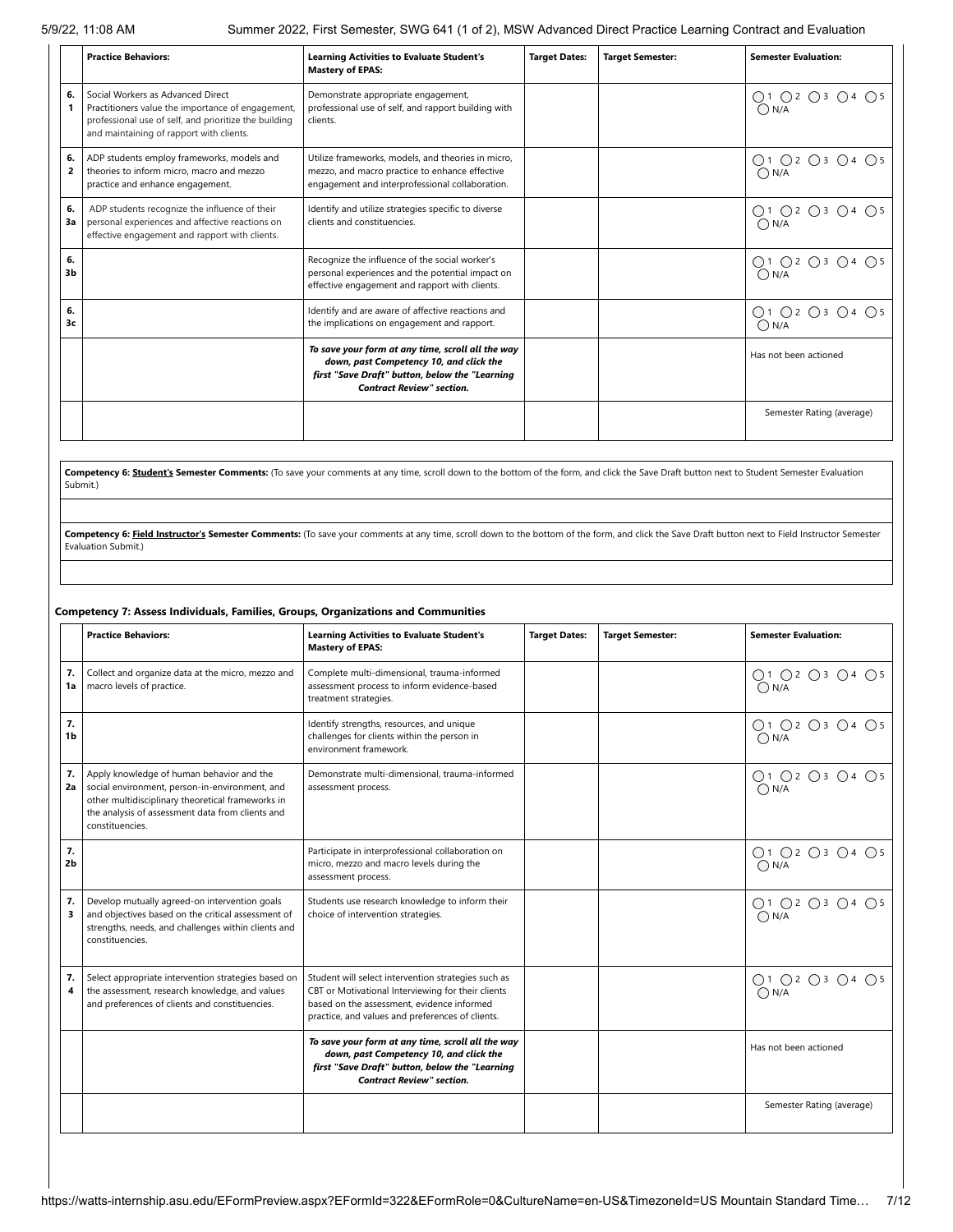Competency 7: **Student's Semester Comments:** (To save your comments at any time, scroll down to the bottom of the form, and click the Save Draft button next to Student Semester Evaluation Submit.)

Competency 7: Field Instructor's Semester Comments: (To save your comments at any time, scroll down to the bottom of the form, and click the Save Draft button next to Field Instructor Semester Evaluation Submit.)

|                      | <b>Practice Behaviors:</b>                                                                                                                                                                                                                                                                                                                                                                                                                                                                    | <b>Learning Activities to Evaluate Student's</b><br><b>Mastery of EPAS:</b>                                                                                                        | <b>Target Dates:</b> | <b>Target Semester:</b> | <b>Semester Evaluation:</b>          |
|----------------------|-----------------------------------------------------------------------------------------------------------------------------------------------------------------------------------------------------------------------------------------------------------------------------------------------------------------------------------------------------------------------------------------------------------------------------------------------------------------------------------------------|------------------------------------------------------------------------------------------------------------------------------------------------------------------------------------|----------------------|-------------------------|--------------------------------------|
| 8.<br>$\mathbf{1}$   | Critically choose and implement interventions to<br>achieve practice goals and enhance capacities of<br>clients and constituencies.                                                                                                                                                                                                                                                                                                                                                           | Demonstrate proficiency in identifying and utilizing<br>a variety of evidenced-based practice models.                                                                              |                      |                         | ○1 ○2 ○3 ○4 ○5<br>$\bigcap N/A$      |
| 8.<br>$\overline{2}$ | Apply knowledge of human behavior and the<br>social environment, person-in-environment, and<br>other multidisciplinary theoretical frameworks in<br>interventions with clients and constituencies.                                                                                                                                                                                                                                                                                            | Identify and utilize Best Practice interventions<br>based on needs identified in the assessment<br>process using evidenced-based decision-making<br>models.                        |                      |                         | ○1 ○2 ○3 ○4 ○5<br>$\bigcap N/A$      |
| 8.<br>3              | Use inter-professional collaboration as appropriate<br>to achieve beneficial practice outcomes.                                                                                                                                                                                                                                                                                                                                                                                               | Demonstrate knowledge of the therapy process by<br>designing treatment plans that include<br>psychoeducation, skill building and an increased<br>understanding of self.            |                      |                         | ○1 ○2 ○3 ○4 ○5<br>O N/A              |
| 8.<br>4              | Negotiate, mediate, and advocate with and on<br>behalf of diverse clients and constituencies.                                                                                                                                                                                                                                                                                                                                                                                                 | Participate in interprofessional team approach to<br>intervene with individuals, families, groups,<br>organizations, and communities.                                              |                      |                         | ○1 ○2 ○3 ○4 ○5<br>O N/A              |
| 8.<br>5              | Facilitate effective transitions and endings that<br>advance mutually agreed-on goals.                                                                                                                                                                                                                                                                                                                                                                                                        | Demonstrate proficiency in choosing and applying<br>specific treatment practice models.                                                                                            |                      |                         | ○1 ○2 ○3 ○4 ○5<br>$\overline{O}$ N/A |
| 8.<br>6              | Social Workers as Advanced Direct<br>Practitioners apply a variety of evidence-based<br>practice models and their correlating interventions<br>based on needs identified in the multi-<br>dimensional, trauma-informed assessment process.<br>Direct practitioners recognize the importance of,<br>and are active participants in an interprofessional<br>team approach to intervene with clients. ADP<br>students demonstrate advanced proficiency in<br>specific treatment practice models. | Student created additional activity:                                                                                                                                               |                      |                         | ○1 ○2 ○3 ○4 ○5<br>$\bigcap N/A$      |
|                      |                                                                                                                                                                                                                                                                                                                                                                                                                                                                                               | To save your form at any time, scroll all the way<br>down, past Competency 10, and click the<br>first "Save Draft" button, below the "Learning<br><b>Contract Review" section.</b> |                      |                         | Has not been actioned                |
|                      |                                                                                                                                                                                                                                                                                                                                                                                                                                                                                               |                                                                                                                                                                                    |                      |                         | Semester Rating (average)            |

#### **Competency 8: Intervene with Individuals, Families, Groups, Organizations and Communities**

**Competency 9: Evaluate Practice with Individuals, Families, Groups, Organizations, and Communities**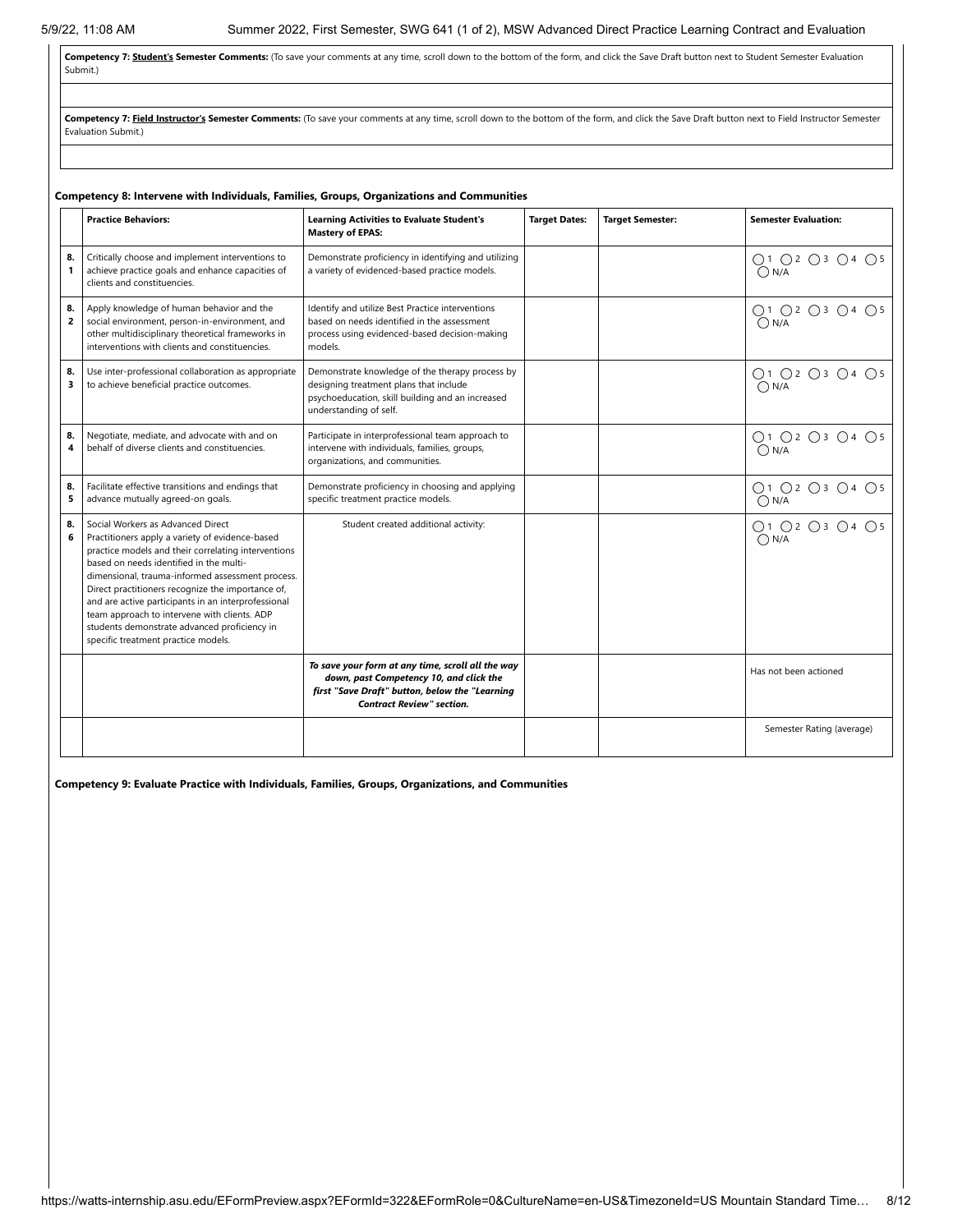|                      | <b>Practice Behaviors:</b>                                                                                                                                                                                                                                                                                                                                                                                                                                                                                        | <b>Learning Activities to Evaluate Student's</b><br><b>Mastery of EPAS:</b>                                                                                                           | <b>Target Dates:</b> | <b>Target Semester:</b> | <b>Semester Evaluation:</b>     |
|----------------------|-------------------------------------------------------------------------------------------------------------------------------------------------------------------------------------------------------------------------------------------------------------------------------------------------------------------------------------------------------------------------------------------------------------------------------------------------------------------------------------------------------------------|---------------------------------------------------------------------------------------------------------------------------------------------------------------------------------------|----------------------|-------------------------|---------------------------------|
| 9.<br>$\mathbf{1}$   | Select and use appropriate methods for evaluation<br>of outcomes.                                                                                                                                                                                                                                                                                                                                                                                                                                                 | Identify and utilize a variety of quantitative and<br>qualitative methods for evaluating outcomes and<br>practice effectiveness.                                                      |                      |                         | ○1 ○2 ○3 ○4 ○5<br>$\bigcap N/A$ |
| 9.<br>$\overline{2}$ | Apply knowledge of human behavior and the<br>social environment, person-in-environment, and<br>other multidisciplinary theoretical frameworks in<br>the evaluation of outcomes.                                                                                                                                                                                                                                                                                                                                   | Student applies various theoretical<br>frameworks/models to demonstrate the ability to<br>evaluate the effectiveness of interventions using<br>best practice/evidence based measures. |                      |                         | ○1 ○2 ○3 ○4 ○5<br>O N/A         |
| 9.<br>3              | Critically analyze, monitor, and evaluate<br>intervention and program processes and<br>outcomes.                                                                                                                                                                                                                                                                                                                                                                                                                  | Student measures and analyzes success of<br>interventions with clients using criteria established<br>by agency to evaluate effectiveness of programs.                                 |                      |                         | ○1 ○2 ○3 ○4 ○5<br>$\bigcap N/A$ |
| 9.<br>4              | Apply evaluation findings to improve practice<br>effectiveness at the micro, mezzo, and macro<br>levels.                                                                                                                                                                                                                                                                                                                                                                                                          | Demonstrates ability to apply evaluation findings<br>to improve micro, mezzo and macro interventions.                                                                                 |                      |                         | ○1 ○2 ○3 ○4 ○5<br>$\bigcap N/A$ |
| 9.<br>5              | Students in the ADP concentration prioritize<br>evaluation as an ongoing component to ensure<br>successful treatment outcomes. Direct practitioner<br>utilizes a variety of quantitative and qualitative<br>methods for evaluating outcomes and practice<br>effectiveness. ADP students understand that<br>evaluation is not a stagnant event, and implement<br>an evolving process that discerns client progress of<br>treatment goals, and lasts for the life cycle of the<br>client/practitioner relationship. | Student created additional activity:                                                                                                                                                  |                      |                         | ○1 ○2 ○3 ○4 ○5<br>$\bigcap N/A$ |
|                      |                                                                                                                                                                                                                                                                                                                                                                                                                                                                                                                   | To save your form at any time, scroll all the way<br>down, past Competency 10, and click the<br>first "Save Draft" button, below the "Learning<br><b>Contract Review" section.</b>    |                      |                         | Has not been actioned           |
|                      |                                                                                                                                                                                                                                                                                                                                                                                                                                                                                                                   |                                                                                                                                                                                       |                      |                         | Semester Rating (average)       |

**Competency 10: Professional Growth and Development**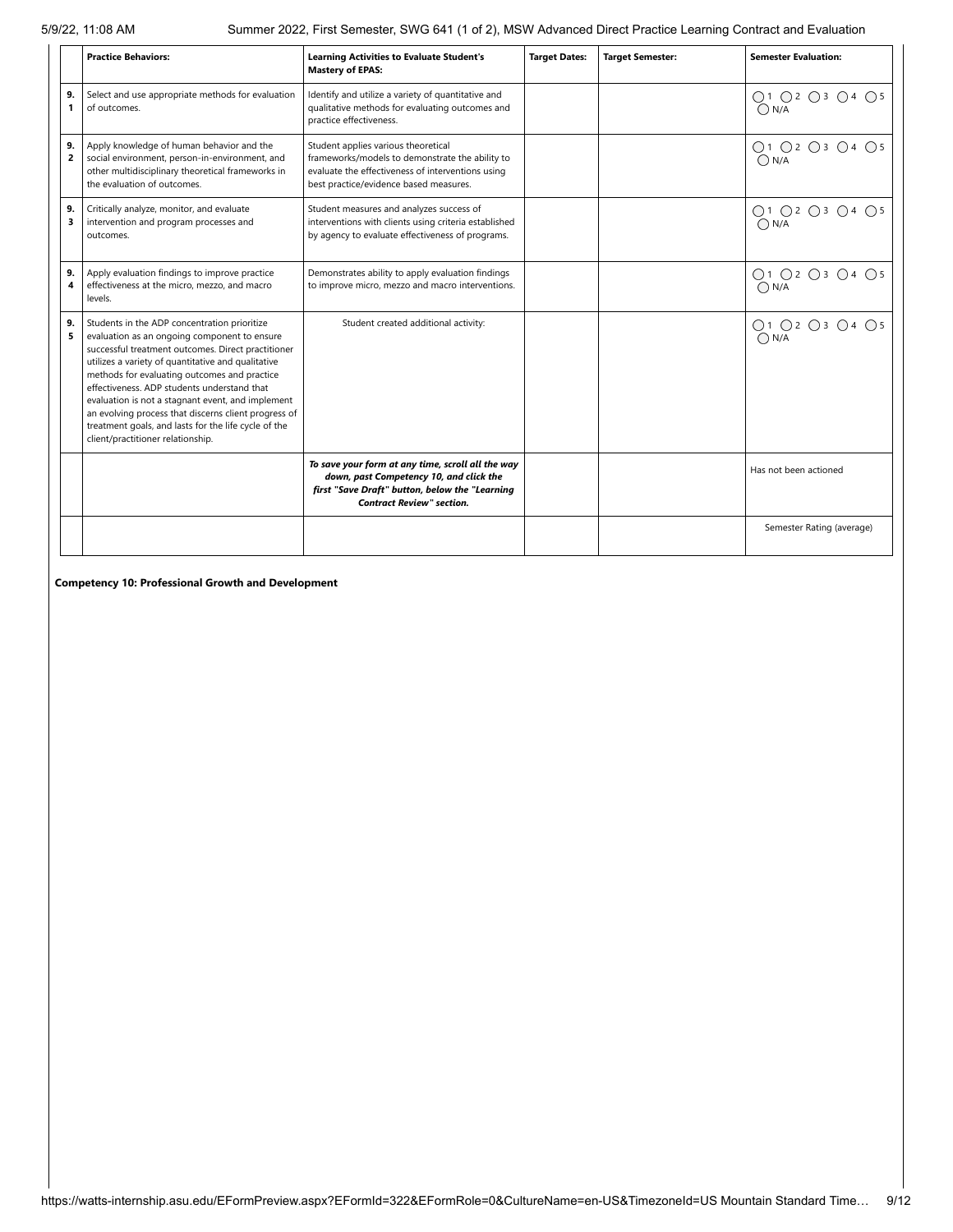|                                           | <b>Practice Behaviors:</b>                                                                                                                                                                                                                                                                                                                                              | <b>Learning Activities to Evaluate Student's</b><br><b>Mastery of EPAS:</b>                                                                                                                                                                                                                                 | <b>Target Dates:</b> | <b>Target Semester:</b> | <b>Semester Evaluation:</b>     |
|-------------------------------------------|-------------------------------------------------------------------------------------------------------------------------------------------------------------------------------------------------------------------------------------------------------------------------------------------------------------------------------------------------------------------------|-------------------------------------------------------------------------------------------------------------------------------------------------------------------------------------------------------------------------------------------------------------------------------------------------------------|----------------------|-------------------------|---------------------------------|
| 10<br>$\cdot$ 1                           | Social Workers as Advanced Direct Practitioners in<br>the Southwest develop and apply practical, in-<br>depth knowledge of the cultural, historical, and<br>contextual factors that impact services,<br>populations, and practices.                                                                                                                                     | Apply knowledge of the cultural, historical, and<br>contextual factors that impact services,<br>populations, and practices in the Southwest.                                                                                                                                                                |                      |                         | ○1 ○2 ○3 ○4 ○5<br>$\bigcap N/A$ |
| 10<br>$\cdot$                             | Aligned with the mission of the School of Social<br>Work, social workers trained at ASU<br>understand the intersection of federal, state,<br>international, and tribal governing systems, cultural<br>strengths, barriers to services, and policies and<br>programs that impact service populations<br>and practitioners.                                               | Demonstrates knowledge of the intersections of<br>federal, state, international, and tribal legal<br>systems, cultural strengths and barriers to services,<br>and policies and programs that impact service<br>populations and practitioners.                                                               |                      |                         | ○1 ○2 ○3 ○4 ○5<br>$\bigcap N/A$ |
| 10<br>$\cdot$ 3                           | Social workers in the Southwest and across the<br>nation understand the significance and complexity<br>of the U.S.-Mexico trans-border region; enduring<br>principles of tribal sovereignty and the federal trust<br>relationship with indigenous peoples; and the<br>challenges facing children, youth and families in<br>the social, economic, and political context. | Demonstrates understanding of the significance<br>and complexity of the U.S.-Mexico transborder<br>region.                                                                                                                                                                                                  |                      |                         | ○1 ○2 ○3 ○4 ○5<br>$\bigcap N/A$ |
| 10<br>.4<br>a                             | Social workers in the Southwest and across the<br>nation understand the social dynamics of human<br>migration and settlement that require<br>responsiveness to Latinx; African American, older<br>adult, recently relocated, immigrant, refugee, and<br>urban American Indian/Alaska Native populations.                                                                | DP demonstrates response to feedback positively<br>by changing and adapting to directors or client<br>needs.                                                                                                                                                                                                |                      |                         | ○1 ○2 ○3 ○4 ○5<br>$\bigcap N/A$ |
| 10<br>$\mathbf{.4}$<br>b-<br>$\mathbf{1}$ | <b>Choose One More Learning Activity:</b>                                                                                                                                                                                                                                                                                                                               | Option 1: Acknowledges the challenges facing<br>children, youth, and families in the social,<br>economic, and political context.                                                                                                                                                                            |                      |                         | ○1 ○2 ○3 ○4 ○5<br>$\bigcap N/A$ |
| 10<br>.4<br>b-<br>$\overline{2}$          |                                                                                                                                                                                                                                                                                                                                                                         | Option 2: Demonstrates understanding of the<br>social dynamics of human migration and<br>settlement that requires responsiveness to Latinx;<br>African American, senior citizen-older adult,<br>recently relocated, immigrant, refugee, tribal, and<br>urban American Indian/Alaskan Native<br>populations. |                      |                         | ○1 ○2 ○3 ○4 ○5<br>$\bigcap N/A$ |
| 10<br>.4<br>b-<br>з                       |                                                                                                                                                                                                                                                                                                                                                                         | Option 3: Demonstrates principles of tribal<br>sovereignty and the federal trust relationship with<br>tribes.                                                                                                                                                                                               |                      |                         | ○1 ○2 ○3 ○4 ○5<br>$\bigcap N/A$ |
|                                           |                                                                                                                                                                                                                                                                                                                                                                         | To save your form at any time, scroll all the way<br>down, past Competency 10, and click the<br>first "Save Draft" button, below the "Learning<br><b>Contract Review" section.</b>                                                                                                                          |                      |                         | Has not been actioned           |
|                                           |                                                                                                                                                                                                                                                                                                                                                                         |                                                                                                                                                                                                                                                                                                             |                      |                         | Semester Rating (average)       |

Competency 10: Student's Semester Comments: (To save your comments at any time, scroll down to the bottom of the form, and click the Save Draft button next to Student Semester Evaluation Submit.)

Competency 10: Field Instructor's Semester Comments: (To save your comments at any time, scroll down to the bottom of the form, and click the Save Draft button next to Field Instructor Semester Evaluation Submit.)

\*\*\*\*\*\*\*\*\*\*\*\*\*\*\*\*\*\*\***Learning Contract Submit buttons**\*\*\*\*\*\*\*\*\*\*\*\*\*\*\*\*\*\*\*\*\*\*\*\*\*\*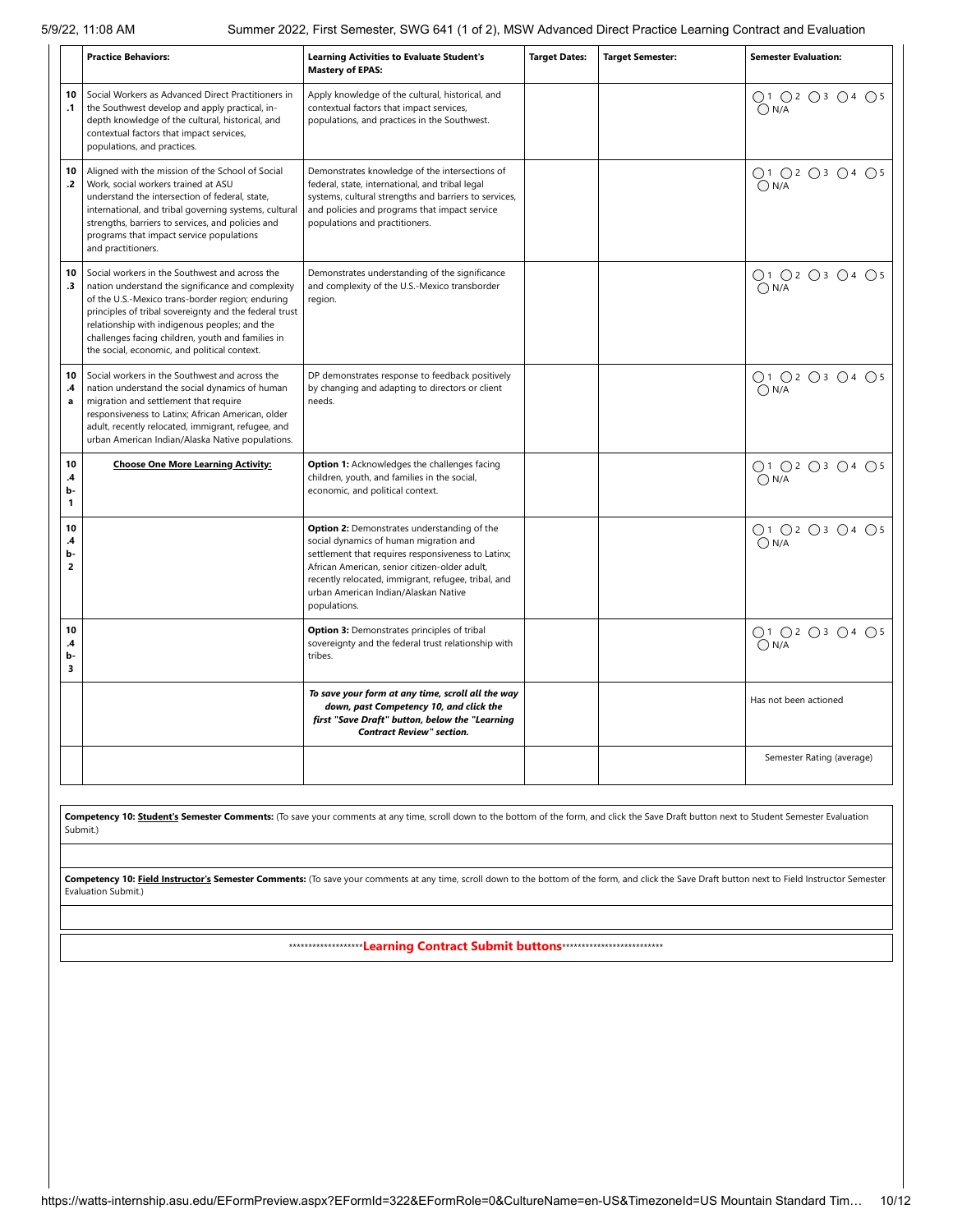| Step 1:                                                                                                                                                                                                                                                                                                                                                                                                                                                                                                                                                                                                                                                                                                                                                                                                                                                                                                                                                                                                                                                                                                                                                                                    | Step 2:                                                                                                                                                                                                                                                                                                                                                                                                                                                                             |                                                                                                                                                                                                | Step 3:                                                                                                                                                                                                                                                                                                                                                                                                                                 |  |  |  |  |
|--------------------------------------------------------------------------------------------------------------------------------------------------------------------------------------------------------------------------------------------------------------------------------------------------------------------------------------------------------------------------------------------------------------------------------------------------------------------------------------------------------------------------------------------------------------------------------------------------------------------------------------------------------------------------------------------------------------------------------------------------------------------------------------------------------------------------------------------------------------------------------------------------------------------------------------------------------------------------------------------------------------------------------------------------------------------------------------------------------------------------------------------------------------------------------------------|-------------------------------------------------------------------------------------------------------------------------------------------------------------------------------------------------------------------------------------------------------------------------------------------------------------------------------------------------------------------------------------------------------------------------------------------------------------------------------------|------------------------------------------------------------------------------------------------------------------------------------------------------------------------------------------------|-----------------------------------------------------------------------------------------------------------------------------------------------------------------------------------------------------------------------------------------------------------------------------------------------------------------------------------------------------------------------------------------------------------------------------------------|--|--|--|--|
| Student: At the beginning of the field placement internship, the student, with<br>assistance from the Field Instructor, reviews, and drafts the form. Field<br>Instructors will use the learning activities to evaluate the student's mastery of<br>each learning core competencies at the end of each semester.<br>For each activity, the student must set a target completion date. Target<br>dates need to be unique to the learning activity and span both semesters of<br>the internship. Please note: if an activity or project is set to span both<br>semesters, plan to copy and paste the target date into the second semester<br>form.<br>For each activity, the student must select a target semester. Please note: for<br>long-term projects, please select "First and Second Semester."<br>Click the SAVE DRAFT button at the bottom of the form periodically to save<br>your work.<br><b>DO NOT</b> click the Student Learning Contract Submit button at the bottom of<br>the form to forward the Learning Contract to your Field Instructor<br>until <b>AFTER</b> the Initial Field Liaison Meeting is completed with the Field<br>Liaison and they have reviewed the form. | Field Instructor: Work with the student to identify target dates and target<br>semester for each competency.<br>Click the SAVE DRAFT button at the bottom of the form periodically to save<br>your work.<br>DO NOT click the Field Instructor Learning Contract Submit button at the<br>bottom of the form to forward the form to the Field Liaison until <b>AFTER</b> the<br>Initial Field Liaison Meeting is completed with the Field Liaison and they have<br>reviewed the form. |                                                                                                                                                                                                | Field Liaison: Review the drafted Learning Contract and prepare notes for the<br>Initial Field Liaison Meeting. After any needed revisions are made, ask both the<br>Field Instructor and student to submit the final version of the Learning Contract<br>by clicking their prospective Learning Contract Submit buttons.<br>Click the Field Liaison Learning Contract Submit button at the bottom of the<br>form to finalize the form. |  |  |  |  |
| <b>Learning Contract Review:</b>                                                                                                                                                                                                                                                                                                                                                                                                                                                                                                                                                                                                                                                                                                                                                                                                                                                                                                                                                                                                                                                                                                                                                           |                                                                                                                                                                                                                                                                                                                                                                                                                                                                                     |                                                                                                                                                                                                |                                                                                                                                                                                                                                                                                                                                                                                                                                         |  |  |  |  |
| Field Instructor: I have reviewed this Learning Contract with my student.<br>$\bigcap$ Yes $\bigcap$ No<br>I approve this Learning Contract.<br>$\bigcirc$ Yes $\bigcirc$ No                                                                                                                                                                                                                                                                                                                                                                                                                                                                                                                                                                                                                                                                                                                                                                                                                                                                                                                                                                                                               |                                                                                                                                                                                                                                                                                                                                                                                                                                                                                     | Field Liaison: I have reviewed this Learning Contract with my student and Field Instructor.<br>$\bigcap$ Yes $\bigcap$ No<br>I approve this Learning Contract.<br>$\bigcirc$ Yes $\bigcirc$ No |                                                                                                                                                                                                                                                                                                                                                                                                                                         |  |  |  |  |
| Comments regarding the Learning Contract:                                                                                                                                                                                                                                                                                                                                                                                                                                                                                                                                                                                                                                                                                                                                                                                                                                                                                                                                                                                                                                                                                                                                                  |                                                                                                                                                                                                                                                                                                                                                                                                                                                                                     | Comments regarding the Learning Contract:                                                                                                                                                      |                                                                                                                                                                                                                                                                                                                                                                                                                                         |  |  |  |  |
| Student:<br>Has not been actioned                                                                                                                                                                                                                                                                                                                                                                                                                                                                                                                                                                                                                                                                                                                                                                                                                                                                                                                                                                                                                                                                                                                                                          |                                                                                                                                                                                                                                                                                                                                                                                                                                                                                     |                                                                                                                                                                                                |                                                                                                                                                                                                                                                                                                                                                                                                                                         |  |  |  |  |
| <b>Field Instructor:</b><br>Has not been actioned<br><b>Field Liaison:</b><br>Has not been actioned                                                                                                                                                                                                                                                                                                                                                                                                                                                                                                                                                                                                                                                                                                                                                                                                                                                                                                                                                                                                                                                                                        |                                                                                                                                                                                                                                                                                                                                                                                                                                                                                     |                                                                                                                                                                                                |                                                                                                                                                                                                                                                                                                                                                                                                                                         |  |  |  |  |
|                                                                                                                                                                                                                                                                                                                                                                                                                                                                                                                                                                                                                                                                                                                                                                                                                                                                                                                                                                                                                                                                                                                                                                                            | ****************Semester Evaluation Submit buttons ****************************                                                                                                                                                                                                                                                                                                                                                                                                     |                                                                                                                                                                                                |                                                                                                                                                                                                                                                                                                                                                                                                                                         |  |  |  |  |
| If there are any Weekly Supervision Forms that still need your approval, click Save Draft below to save this form, and approve those at this time.                                                                                                                                                                                                                                                                                                                                                                                                                                                                                                                                                                                                                                                                                                                                                                                                                                                                                                                                                                                                                                         |                                                                                                                                                                                                                                                                                                                                                                                                                                                                                     |                                                                                                                                                                                                |                                                                                                                                                                                                                                                                                                                                                                                                                                         |  |  |  |  |
| Step 1:                                                                                                                                                                                                                                                                                                                                                                                                                                                                                                                                                                                                                                                                                                                                                                                                                                                                                                                                                                                                                                                                                                                                                                                    |                                                                                                                                                                                                                                                                                                                                                                                                                                                                                     | Step 2:                                                                                                                                                                                        | Step 3:                                                                                                                                                                                                                                                                                                                                                                                                                                 |  |  |  |  |
| Field Instructor: At the end of the semester, rate your intern for each<br>learning activity using the rating scale listed below. First semester students<br>should be routinely (50%) demonstrating expectations. Please provide<br>comments in the comment box below each competency. The comments<br>should provide justification and/or support the scores.<br>Please note: this evaluation form follows the same learning objectives as<br>outlined in the student's Learning Contract. Be sure to evaluate the student's                                                                                                                                                                                                                                                                                                                                                                                                                                                                                                                                                                                                                                                             | Student: After your Field Instructor has filled out the evaluation, review the<br>form. Please provide comments in the comment box below each competency.<br>Click the SAVE DRAFT button at the bottom of the form periodically to save<br>your work.                                                                                                                                                                                                                               |                                                                                                                                                                                                | Field Liaison: Review the drafted evaluation and grade recommendation to<br>prepare notes for the End of the Semester Meeting. After any needed revisions<br>are made, ask both the Field Instructor and student to submit the final version<br>of the Semester Evaluation by clicking their prospective Semester Evaluation<br>Submit buttons.                                                                                         |  |  |  |  |

| Step 1:                                                                                                                                                                                                                                                                                                                                                                                                        | Step 2:                                                                                                                                                                                                                                                                       | Step 3:                                                                                                                                                                                                                                                                                                                      |
|----------------------------------------------------------------------------------------------------------------------------------------------------------------------------------------------------------------------------------------------------------------------------------------------------------------------------------------------------------------------------------------------------------------|-------------------------------------------------------------------------------------------------------------------------------------------------------------------------------------------------------------------------------------------------------------------------------|------------------------------------------------------------------------------------------------------------------------------------------------------------------------------------------------------------------------------------------------------------------------------------------------------------------------------|
| Field Instructor: At the end of the semester, rate your intern for each<br>learning activity using the rating scale listed below. First semester students<br>should be routinely (50%) demonstrating expectations. Please provide<br>comments in the comment box below each competency. The comments<br>should provide justification and/or support the scores.                                                | Student: After your Field Instructor has filled out the evaluation, review the<br>form. Please provide comments in the comment box below each competency.<br>Click the SAVE DRAFT button at the bottom of the form periodically to save                                       | Field Liaison: Review the drafted evaluation and grade recommendation to<br>prepare notes for the End of the Semester Meeting. After any needed revisions<br>are made, ask both the Field Instructor and student to submit the final version<br>of the Semester Evaluation by clicking their prospective Semester Evaluation |
| Please note: this evaluation form follows the same learning objectives as<br>outlined in the student's Learning Contract. Be sure to evaluate the student's<br>performance and progress towards competency within the context of the<br>evaluation criteria found in the Learning Contract.<br>For each activity, if target date is "First Semester," activities are scored based on<br>exposure and progress. | vour work.<br><b>DO NOT</b> click the Student Semester Evaluation Submit button at the bottom of<br>the form to forward the form to your Field Liaison until AFTER the End of the<br>Semester Meeting is completed with the Field Liaison and they have reviewed<br>the form. | Submit buttons.<br>Click the Field Liaison Semester Evaluation Submit button at the bottom of the<br>form to finalize the form.<br>Taking into consideration all internship requirements and documentation, award                                                                                                            |
| For each activity, if target date is "Second Semester," activities are scored based<br>on partial completion and progression from first semester.                                                                                                                                                                                                                                                              |                                                                                                                                                                                                                                                                               | the grade.                                                                                                                                                                                                                                                                                                                   |
| N/As should be used only in the case the student has had zero exposure or<br>opportunity to that specific activity.                                                                                                                                                                                                                                                                                            |                                                                                                                                                                                                                                                                               |                                                                                                                                                                                                                                                                                                                              |
| A score of "5" indicates a student has fully mastered a skill and does not allow<br>the student to demonstrate improvement in the second semester.                                                                                                                                                                                                                                                             |                                                                                                                                                                                                                                                                               |                                                                                                                                                                                                                                                                                                                              |
| <b>DO NOT</b> click the Field Instructor Semester Evaluation Submit button at the<br>bottom of the form to forward the form to the Student until AFTER the End of<br>the Semester Meeting is completed with the Field Liaison and they have<br>reviewed the form.                                                                                                                                              |                                                                                                                                                                                                                                                                               |                                                                                                                                                                                                                                                                                                                              |

**Semester Evaluation Review:**